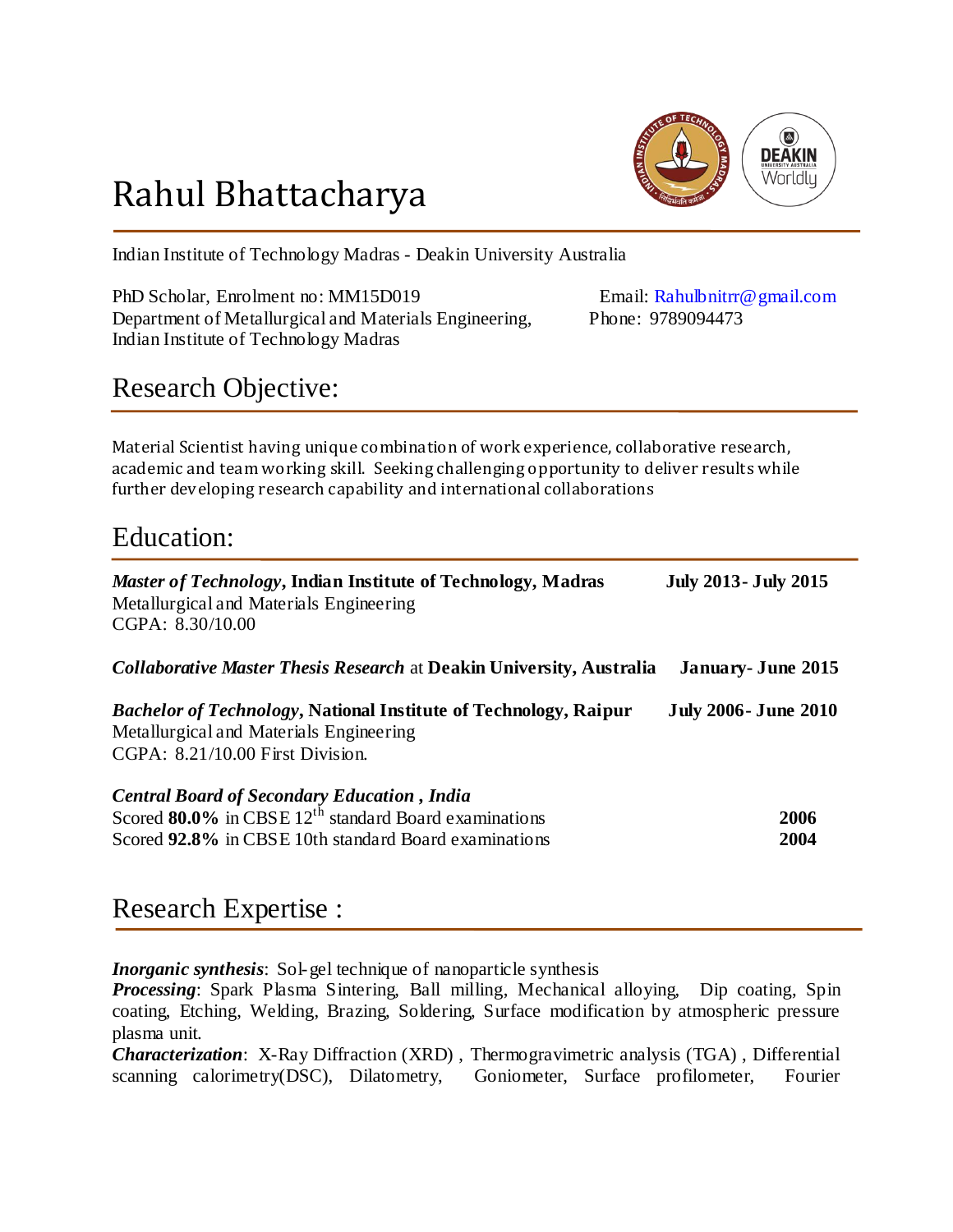transformed infra-red radiation spectroscopy (FTIR) , Dielectric constant measurement , Selective Area diffraction(SAD), Glow discharge Optical Sceptroscopy

*Microscopy*: Bright field and Dark field Optical Microscopy, Scanning Electron Microscopy (EDS and EBSD), Transmission Electron Microscopy, Metallography

**Testing:** Universal testing machine. Hot plate equipment (for calculation of thermal conductivity), Flexural Testing, Non destructive testing (Liquid penetrant, Ultrasonic, Magnetic-particle, Radiographic, Eddy-current testing)

*Lab equipment* : Cryostats, Vacuum pumps, Gas lines and glassware, Magnetic stirrer, ultrasonic stirrer, Muffle furnace, Centrifuge.

*Data analysis*: X-ray pattern modelling , Design expert 8.0, Image J software, Peak-shape fitting

### Research Experience:

1. Ongoing PhD Thesis Research with Prof B. S Murty at IIT Madras and Dr Daniel Fabijanic at Deakin University, Australia **Sept 2015- Ongoing**

Area of Research *"Mechanism of Oxidation of AlCoCrFeNi high entropy alloys"*

International Collaboration of **IIT Madras- Deakin University Australia for Joint Supervision Doctoral Program**

2. Master Thesis Research with Prof B. S Murty, IIT Madras and Prof Peter Hodgson and Dr Daniel Fabijanic at Deakin university, Australia **June 2014- June 2015**

Area of Research*"High temperature oxidation studies on AlxCoCrFeNi high entropy alloy"*

International Collaboration of **IIT Madras- Deakin University Australia for Joint Supervision Master Program**

3. Research Associate with Professor Srinivasa Rao Bakshi , IIT Madras, **Feb 2014- Dec 2014** Worked on project sponsored by GE Global Research, Bangalore

Area of research *"Comparative study of erosion behaviour of Graphite reinforced Silver metal matrix composite (95 % silver + 5 % graphite mixture) made through Spark Plasma Sintering and Press-sintering."*

- 4. Research Assistant with Professor Rahul Mitra, IIT Kharagpur **June 2009- July 2009**  Area of research **"***Evaluation of wear properties of Al-4.5Cu-TiB<sup>2</sup> in situ composite processed by multiple roll passes in mushy state."*
- 5. Undergraduate Thesis Research with Professor Manoj Chopkar *,* **August 2009-May 2010** National Institute of Technology, Raipur. Area of research "*Synthesis and characterization of Ni-Ti-Mo ternary shape memory alloys and determination of the properties of the alloy*.